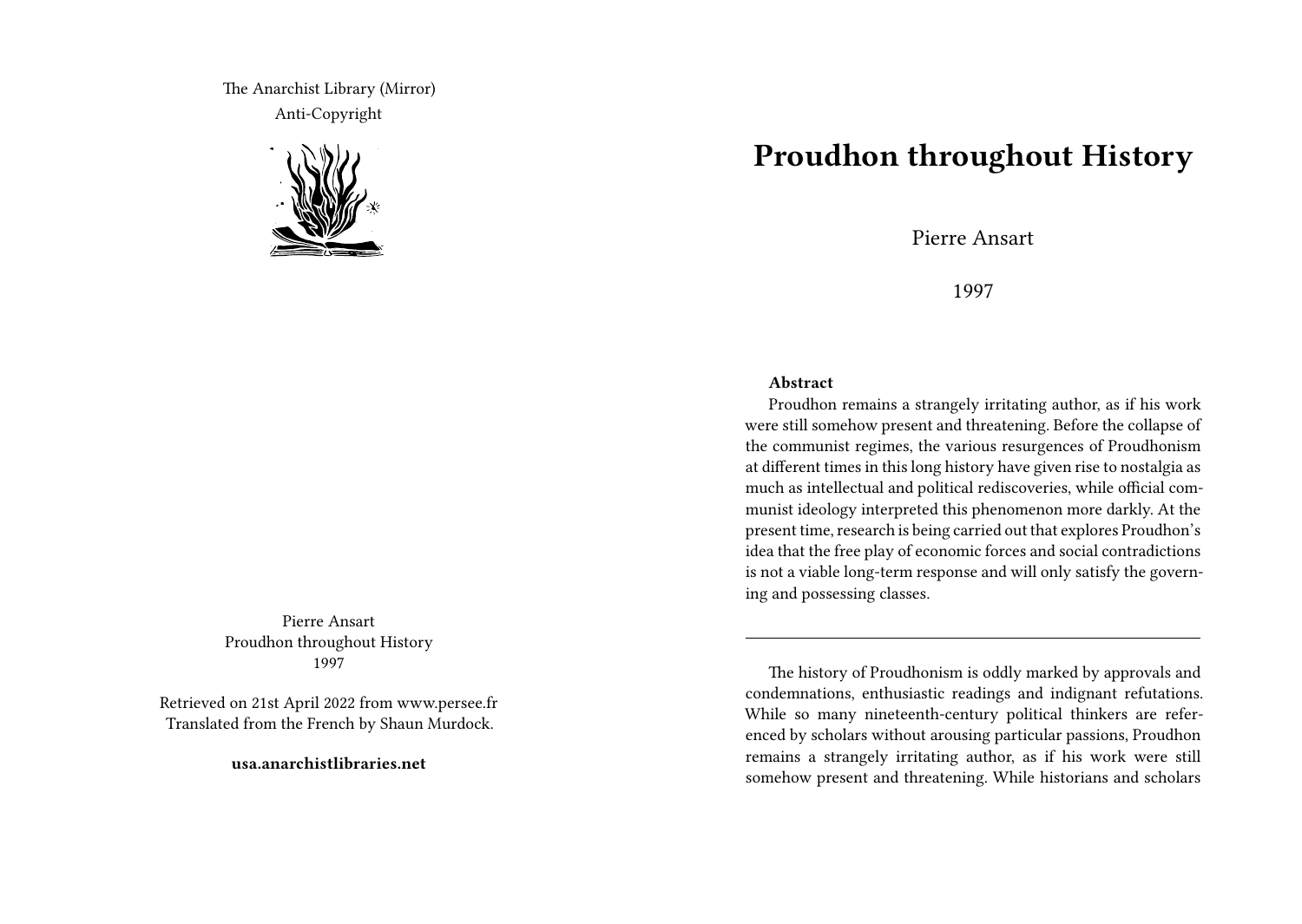carefully try to assess his place in history, his name continues to elicit strong emotional reactions, both positive and negative. And even in scholarly research, we cannot fail to notice approving and disapproving attitudes, as if he still needed to be defended or attacked. Before the collapse of the communist regimes, the various resurgences of Proudhonism at different times in this long history have given rise to nostalgia as much as intellectual and political<sup>1</sup> rediscoveries, while official communist ideology interpreted this phenomenon more darkly. How can we explain the particularly emotional character of this history of Proudhonism and what does this signify?

This intensity of emotion towards Proudhon's theories is not recent, and we may say that it was expressed throughout the writer's life. As early as 1840, the *First Memoir* on property was received with keen interest among the working classes where his opening phrase ("Property is theft") quickly became a familiar slogan. But it also provoked anger from the members of the Suard Academy, and then, when his *Second Memoir* was published, concern from the justice system. *The System of Economic Contradictions* attracted admiring and approving readers but sparked the wrath of Marx. In 1848, Proudhon was regarded as a prominent defender of the popular classes, and the results of his election to the National Assembly in June show that he was not trusted only among the artisans. But the events of June that shattered popular hopes also harmed trust in the people's spokesman, and in 1850 the moderates, who had once participated in the February Revolution, turned against Proudhon whom they saw as a disturbing annoyance.<sup>2</sup> After having been followed and discussed, he quickly became known

<sup>1</sup> On the history of Proudhonism and these "returns" to Proudhon, cf. *Mil neuf cent, Revue d'histoire intellectuelle*, no. 10, 1992 : "Proudhon, l'éternel retour" [Proudhon: The Eternal Return].

 $2<sup>2</sup>$  "The boldness of Mr. Proudhon's proposals [...], the challenge thrown at all beliefs, all received opinions, inspired violent indignation […] Proudhon suddenly gained a reputation, among a small but growing circle, that attracted greater re-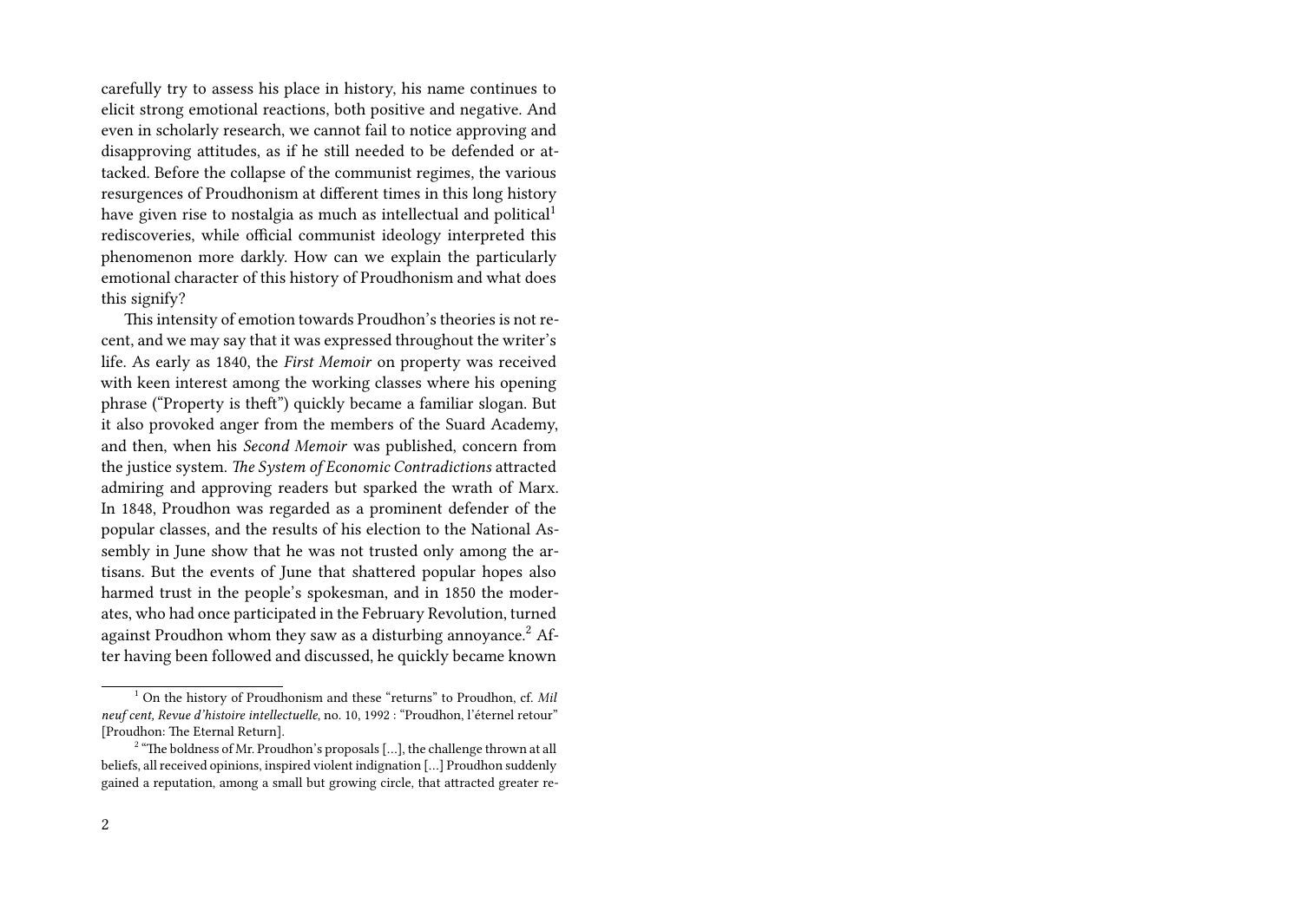as "l'homme-terreur". The story of enthusiasm and anger does not end there: Proudhon, welcomed without hesitation by the citizens of Brussels in 1858, had to flee the city four years later following a violent protest against him. In 1861, his book *War and Peace* provoked indignation and, furthermore, a complete misunderstanding. The following year, his opposition to Italian unity attracted very little approval and almost universal animosity.

Marx's subsequent attitude exemplifies the fury of these reactions, although it may be interpreted in different ways. We know that Marx initially expressed extreme admiration for the *First Memoir*, and that he regarded Proudhon as an authentic representative of the revolutionary movement, $3$  before pillorying him and giving him the infamous epithet "petty bourgeois".<sup>4</sup> But the story of these contradictory emotions did not end in 1847: the fervent admiration expressed in *The Civil War in France* is also a tribute to Proudhon, since in it Marx praises precisely the communalism and federalism that Proudhon had systematically theorised nearly a decade earlier.

Among these impassioned returns to Proudhonism, we must also include the dramatic period of the Paris Commune. Whereas the twenty years of the Second Empire gave no indication that a federalist movement was possible, the insurrection of March 1871 was driven by popular enthusiasm, where a historic return to Proudhon's federalist hopes and his pluralistic conception of a new social order could clearly be discerned.

vulsion than sympathy." Daniel Stern, *Histoire de la Révolution de 1848* [History of the 1848 Revolution], Paris, A. Lacroix, 1880, p. XVII

 $3$  "But Proudhon makes a critical investigation  $-$  the first resolute, ruthless, and at the same time scientific investigation – of the basis of political economy, private property. This is the great scientific advance he made, an advance which revolutionises political economy and for the first time makes a real science of political economy possible." Karl Marx, Friedrich Engels, *La Sainte Famille* [The Holy Family] (1845), Paris, Éditions sociales, 1969, p. 42.

<sup>4</sup> Karl Marx, *Misère de la Philosophie* [The Poverty of Philosophy] (1847), Paris, Costes, 1960.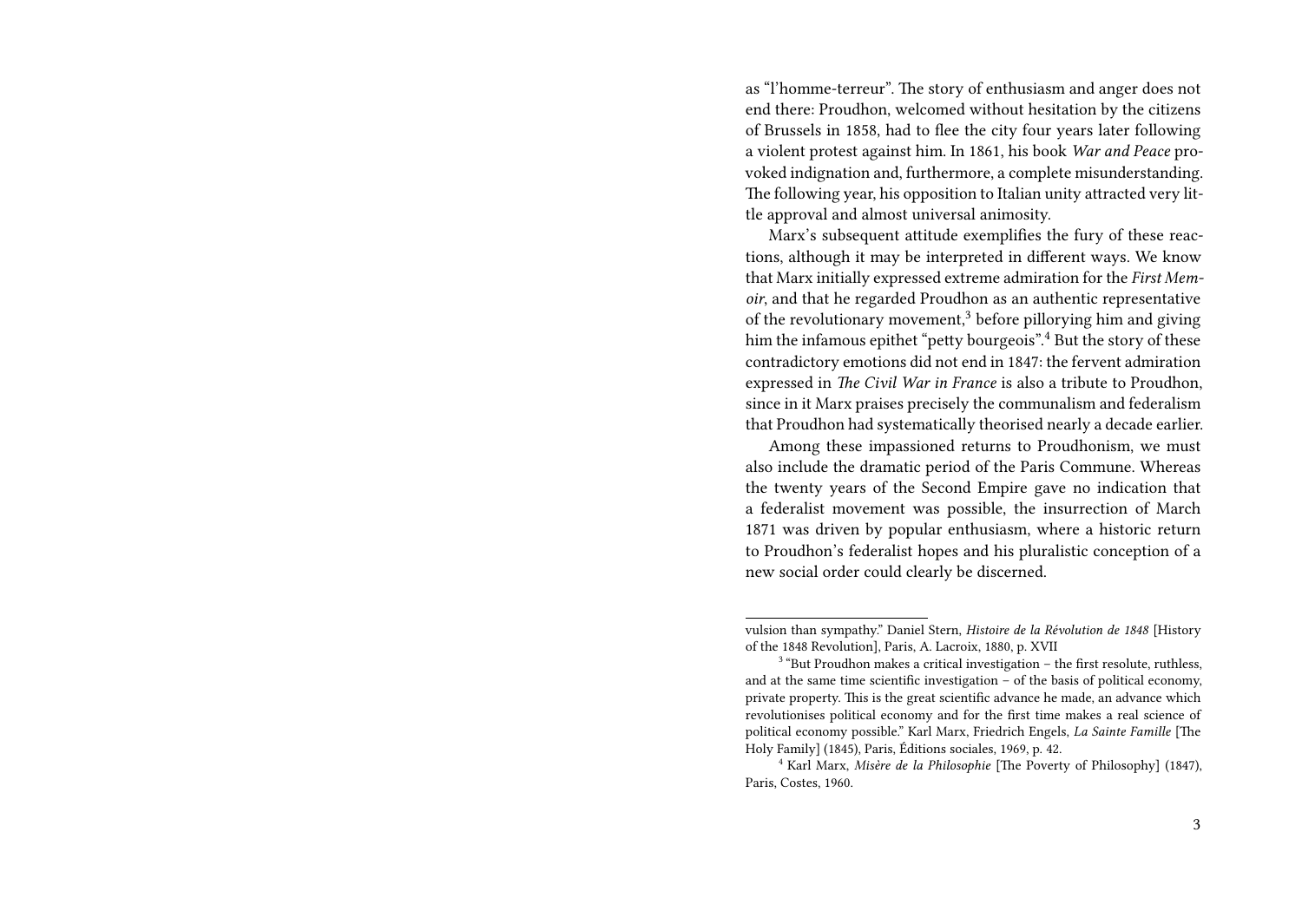After 1880, two great impassioned returns to Proudhon could be contrasted: one positive, that of anarcho-syndicalism; the other negative, that of communist ideology which would make Proudhonism the symbol of evil. Of course, anarcho-syndicalism's return to Proudhon<sup>5</sup> is based on political explanations and supporting arguments, but it also charged with feeling and emotion. Georges Sorel, Gaétan Pirou, Célestin Bouglé, Georges Dolléans and others treat the rediscovery of Proudhonism as a "resurrection" and as the revival of someone once forgotten. A revival not made without horrified cries, as Eduard Bernstein testified in 1900 in the French edition of his work *Evolutionary Socialism* in which he writes in the preface: "Hence that horrified exclamation by a few Marxists to me. He is resurrecting Proudhon!"<sup>6</sup>

It is indeed as a disturbing resurrection that these defenders experienced this return. In fact, the history of the First International was marked by the struggle of the collectivists and communists against the Proudhonians and Bakunin. Marx's son-in-law, Paul Lafargue, seemed to have declared Proudhon's definitive excommunication. However, a new social movement became involved in other activities, giving new life and presence to yesterday's outcast.

The October Revolution and its descent into the Leninist, then Stalinist State, would inspire a new revival, perhaps more easily explained but no less impassioned. The state bureaucracy was compelled to fight against all forms of opposition and, in particular, against an anarchism that would contrast its revolutionary promises with the realities of a despotic State. Proudhon thus assumed the diabolical figure of the triumphant revolution's worst enemy. Of all the returns to Proudhon, this is perhaps the most understandable and politically logical: as the Bolshevik Party tightened its grip on behaviour and expression, he who denounced

ical possibility. Humanity's troubles are too glaring for us to be led astray by the illusion of a just future. We must make a careful assessment of violence and injustice and their fundamental causes, and fear the worst without losing hope. Justice remains the goal to be achieved, the task to be carried out.

<sup>5</sup> Cf. Patrice Rolland, "Le retour de Proudhon (1900-1920)" [The Return of Proudhon (1900–1920)], Mil neuf cent, *Revue d'histoire intellectuelle*, 1992, no. 10.

<sup>6</sup> Eduard Bernstein, *Socialisme théorique et social-démocratie pratique*, Paris, Stock, trans. A. Cohen, 1900.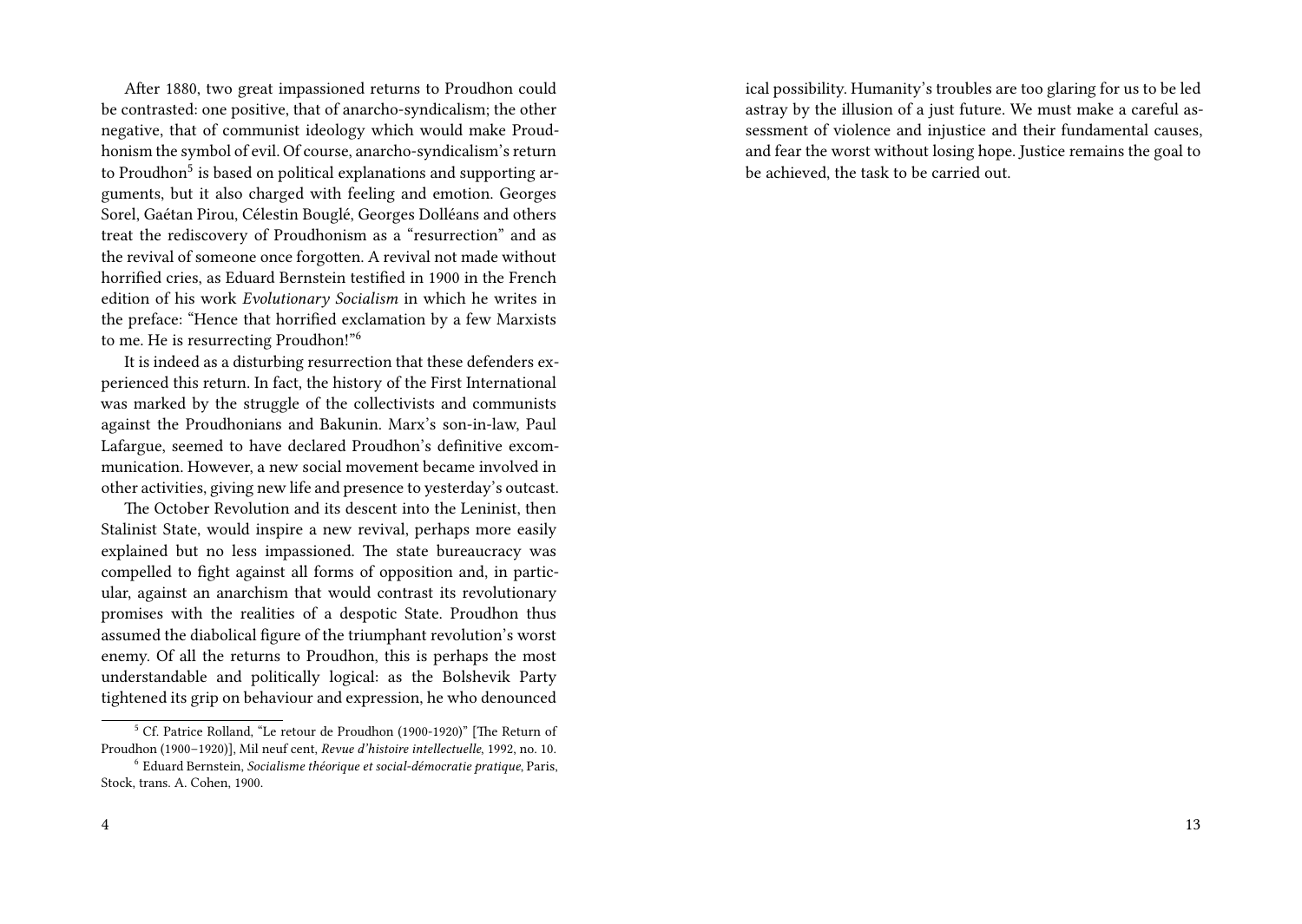organise socio-economic balances and exchanges, while also transforming all the old structures. This hope is not absent from current expectations, which of course does not mean that the true Proudhonian project is now being implemented; on this point, there is a large gap between hope and reality.

It is no less remarkable that a broad reflection on the theme of Justice is being developed today, which of course seeks different means and ends from Proudhon's. $10$  An intuition that motivates current research accords with Proudhon's theory that the free play of economic forces and social contradictions is not a viable longterm response and will only satisfy the governing and possessing classes. As he repeats in *Justice in the Revolution and in the Church*, the collapse of transcendent beliefs and the system of inequality that they legitimise runs the risk of surrendering humanity to its troubles, to economic, social and political violence. This does not imply that new, dangerous transcendences must be invented. On the contrary, we must take stock of the economic realities, examine the failures of the regime of property and the social inequalities that it reinforces, and bring the demands of individual consciousness up to date in order to define the principles of Justice and its applications in the different areas of life. For Proudhon, a society cannot be based on illusory principles and become a source of dependence and submission, nor surrender itself solely to the determinisms of economic forces. Nor can it find peace and freedom within the straitjacket of State order. It requires an ideal and real order, a representation of what it must be, a principle that guides collective and individual action.

Is this justice being achieved, and can we confidently expect the coming transition from a world of injustice to a world of justice? Proudhon is far from asserting this, and after having at times believed in certain progress, he considers regression to be a histor-

the State and political bureaucracy logically became the iconic enemy and a symbol of dangerous resistance. We can follow the extreme contradictions in Lenin's work with regard to the Proudhonian spirit: in 1902, in *What Is to Be Done?* , advocating the centralised party and bringing professional revolutionaries together in perfect unity, he firmly rejected the Proudhonian and anarchist tendency, but in 1917, the analyses in *The State and Revolution* struck anti-state tones that Proudhon would not have rejected. It was after seizing power that Proudhonism became a threat and a voice to be stifled.

The collapse of the communist regimes and their legitimising rhetoric marked a calming of these condemnations and abuses. If one can speak of a new return to Proudhon, it is certainly in a calmer, less sectarian climate, more conducive to a better assessment of his place in history and of the meaning of his work. However, after the great revivals that we have just briefly recalled, this complex work continues to occupy a contested place among the great predecessors. We must assume that this turbulent and unfinished history of admiration and condemnation, support and excommunication, is not accidental, and that there are relatively discernible reasons for it, even if these reasons may be intersecting and contradictory, which is no surprise in matters of political affiliation.

We can hypothesise that the extreme reactions towards Proudhon's work in the past, and in a lesser vein still today, are due to strong, non-accidental reasons. It seems that the critique of the three alienations of property, the State and religion touches on three fundamental questions of the social order, and that these questions, whatever changes they may have undergone over more than a century, remain open, provoking explicit and implicit stances and reactions. Moreover, while the conditions have changed, the basic emotional reactions towards these three foundations of the social order have a degree of historical continuity, and it is perhaps in this regard that Proudhonian discourse most

<sup>10</sup> We allude to the rebirth of the debate marked by John Rawls' work, *Theory of Justice*, 1971.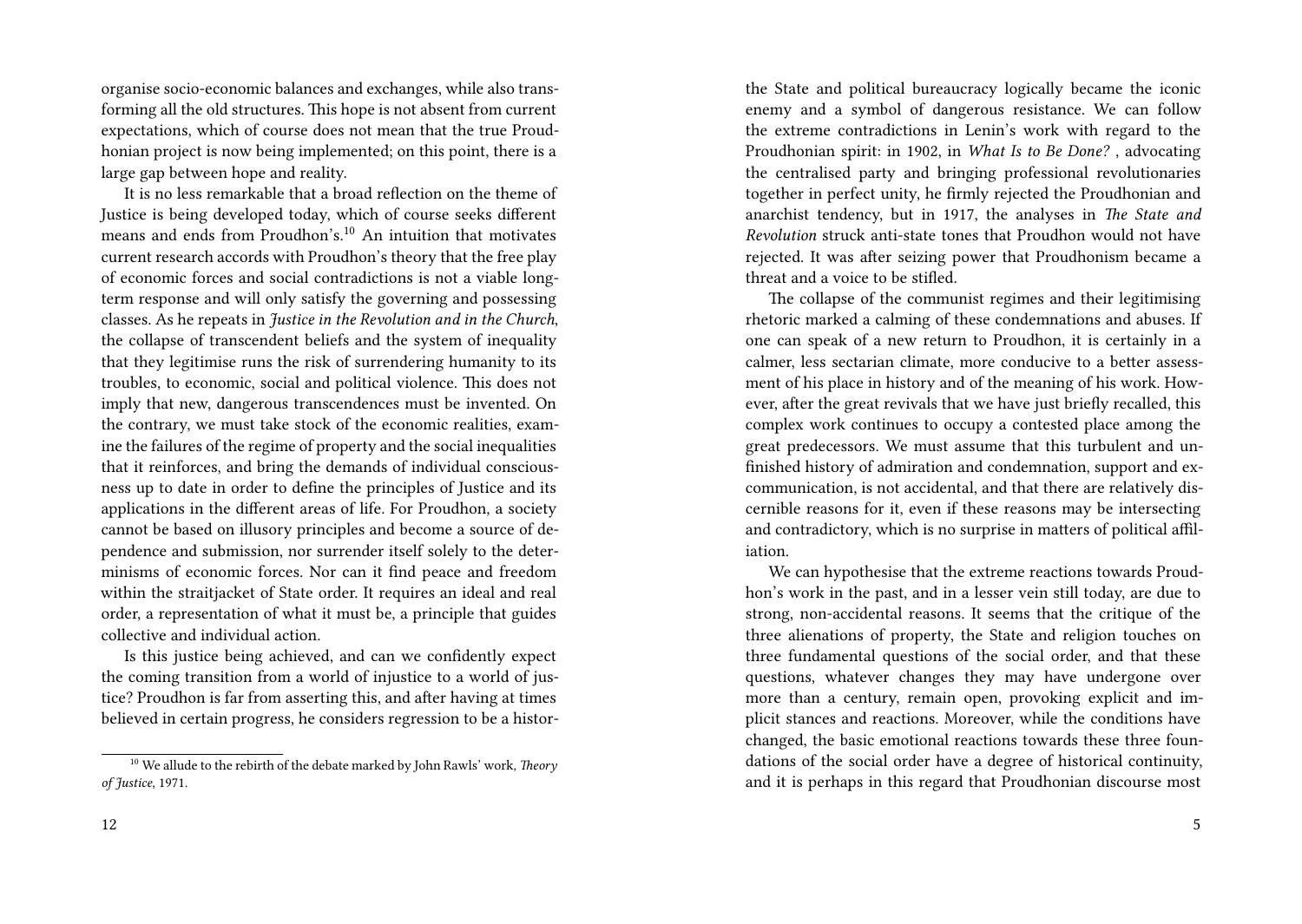directly addresses ongoing attitudes. Finally, Proudhon's specific answers, his refusal to believe in simple and inevitable solutions, his very ambiguities, between optimism and clear-headedness, seem to us to be in tune with current emotional contradictions.

The critique of property is Proudhon's first theme, and despite the different versions, a constant theme. Critique of the principle of property and refutation of theories defending it in *What Is Property?* (1840), analysis of the contradictions generated by the regime of property in *The System of Economic Contradictions* (1846), attempts to solve the problem in *The Federative Principle* (1846) and *Theory of Property* (posthumous) – the denunciation of the appropriation of capital is a constant critical theme.

This obsession may seem outdated today. Such critiques are said to belong to a bygone era of capitalist development. How can these condemnations be given credence when communism has proven to fail and socialism is exploring various capital management models? However, things are far from being so obvious, and although social suffering linked to the possession and deprivation of property has changed in form and place, it is still no less acute throughout the world than in the 1850s. The occurrence of appropriation remains a focal point for satisfaction and dissatisfaction, enjoyment and envy, attraction and revulsion. Statistics and surveys can measure inequality and inequality, the closing or widening of income gaps, but they cannot accurately reflect all of the ever-present desires and irritations surrounding the nagging issue of property.

But is it not this irritation and fundamental dissatisfaction that Proudhon expresses? It has often been rightly noted that the rebellious cry ("Property is theft!") was not as original as one may think and that it had been expressed in different terms well before 1840. It should undoubtedly be compared with Jean-Jacques Rousseau's *Discourse on the Origin of Inequality* (1755), which shares its vigour and acerbic outrage. We can even see a new formulation of religious indignation against the injustice of the earthly city – Pope Leo the Great had said, before many Church fathers: "Usury of redoubtable, worthy of respect and even worthier of being fought against. It is understandable that because of this critical aspect, Proudhon's work remains irritating or despicable in the eyes of devotees of all persuasions.

But once again, the Proudhonian critique does not lead to nihilism. The goal of this denunciation is not to commit to the destruction of beliefs, and in this respect there is great distance, for example, between Proudhon and Stirner, as the latter indeed noticed. As the title suggests, Proudhon's goal is twofold: of course, the dangers of doctrines of transcendence must be denounced, but more importantly, this critique is the starting point for a search for a positive theory of justice. Once again, the Proudhonian sensibility in no way leads to resignation, but to seeking solutions to the different contradictions that are the very substance of life.

If there is therefore a clear affinity between major forms of today's shared sensibility and Proudhon's analyses, it will not be surprising to note that some proposals made over a century ago resonate strongly today. Let us mention here, without intending to develop them further, two great Proudhonian projects – federalism and the theory of justice – emphasising the link between political sensibility and these projects.

It may be said that the movement now inspiring a re-evaluation of European federalism, in endlessly discussed forms, is based on one fear and one hope: the fear of seeing the continuation of conflicts that have caused bloodshed in European nations, and the hope of building a new community with greater economic and political cohesion. Keeping just to these aspects, it can be noted that they reproduce a collection of attitudes that also underlay the Proudhonian federalist project. In the 1860s, he saw federalism as a socio-political system capable of breaking the despotic and warlike dynamics of the great States, a transnational regime making a return to military confrontations impossible. Similarly, provided that federalism were conceived as an economic and social regime and not only as an inter-state arrangement, it must completely re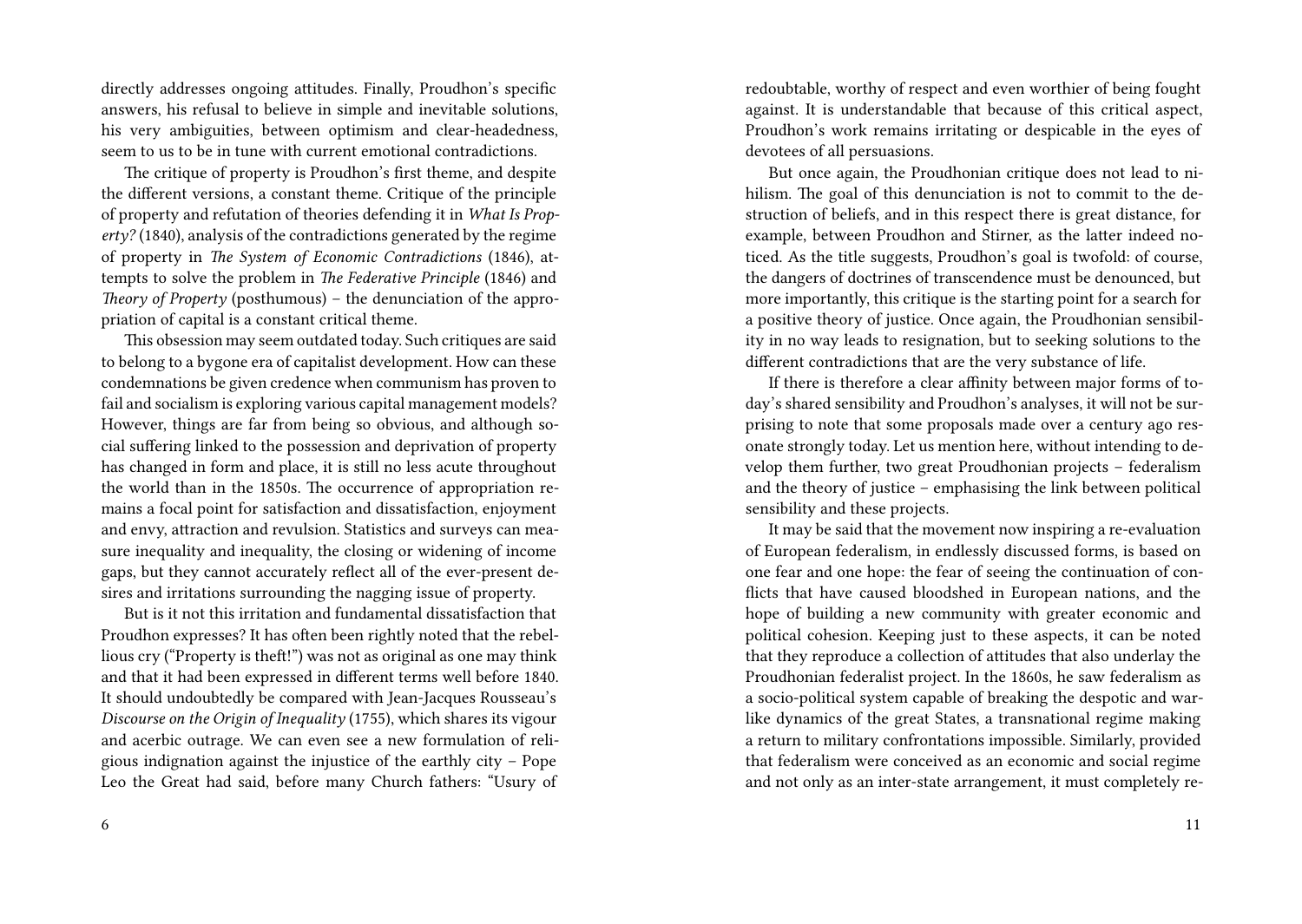solutions to the dilemma. Here, too, his critique leads neither to resignation nor to nihilism: according to *The Federative Principle*, the dialectic between authority and liberty cannot be avoided, and everyone must face up to its specific consequences. Are these appeals not largely in tune with a certain contemporary sensibility?

Proudhon's third denunciation, of religion, may have seemed in the eyes of many rationalist or scientifically minded people to be a somewhat outdated polemic. In 1865, Marx recognised Proudhon's book *Justice in the Revolution and in the Church* as a useful work, but only because of the rather backward mindset, in his view, of the French workers. For him, since religious beliefs were linked to archaic, feudal structures, the development of capitalism had the side effect of dispelling these outdated illusions.

The robust upholding and evolution of religions throughout the world and the resurgence of aggressive fundamentalisms and sects of a religious nature have led, conversely, to reconsidering religious facts from another perspective. Today there is a strong tendency to link two attitudes that are difficult to reconcile: one consists in recognising all meanings (political, social, artistic) of religious facts, while the other highlights the risks (war, hatred, terrorism).

This ambiguity is one of the pillars of Proudhon's analysis of religion. Proudhon highlights, as it is repeated today, that the philosophies of transcendence gave all individual and collective practices shared meanings, a unity that is psychologically reassuring and socially effective. In doing so, as he likes to recount, every religion created a certain social bond among its followers; it "bound" individuals together by creating a shared imagination. But his argument also leads to showing that this community that linked individuals together came at the cost of subjecting people to a principle that was external to them, an alienation that destroyed their autonomy. The purpose of his great book, *Justice in the Revolution and in the Church*, is to set forth all the consequences of this heteronomy, this submission to a transcendent principle, in all aspects: economic, political, moral. Religion is therefore both respectable and

10

money is the death of the soul". But the old and rather archaic nature of this cry in no way weakens its emotional power. What Proudhon expresses in these few words, which he would then constantly theorise, is that through the property relationship, a particular social relation is called into question and that, as Jean-Jacques Rousseau had already expressed, the social relationship necessarily became a relationship of force. Can this relationship of force be overcome, or must we come up with economic, political and ideological compromises? This question would constantly be revisited over the twenty-five years of thought between the *First Memoir* and *The Political Capacity of the Working Classes*.

Proudhon's originality in the social movement of the mid-19th century on this point is to increase outrage against property without, however, providing a simple solution to it. While liberals and conservatives see appropriation either as an incidental or wholly beneficial phenomenon, and the communists see it as a temporary evil that a revolution can erase, Proudhon maintains that it is socially illegitimate, a source of destructive contradictions, but nevertheless that there is no eschatological solution to this torment. He fights against liberals who hide the violence and suffering linked to property, but he also fights against the supporters of "community",<sup>7</sup> whose dangerous illusions he condemns. He even defends Roman possession and glorifies peasants' physical ties to the land, which they cultivate better and with greater enjoyment when they own it.

There is thus an apparent intellectual contradiction, but the contradiction is based in fact. It is an economic contradiction, since property allows the healthy accumulation of capital but also causes worker subordination and poverty; a social contradiction, since property divides capital and labour and provokes "war" between the two; and a psychological contradiction between the enjoyment of the possessors and the suffering of the dispossessed.

<sup>7</sup> Proudhon, *Système des contradictions économiques* (1846), ch. XII.